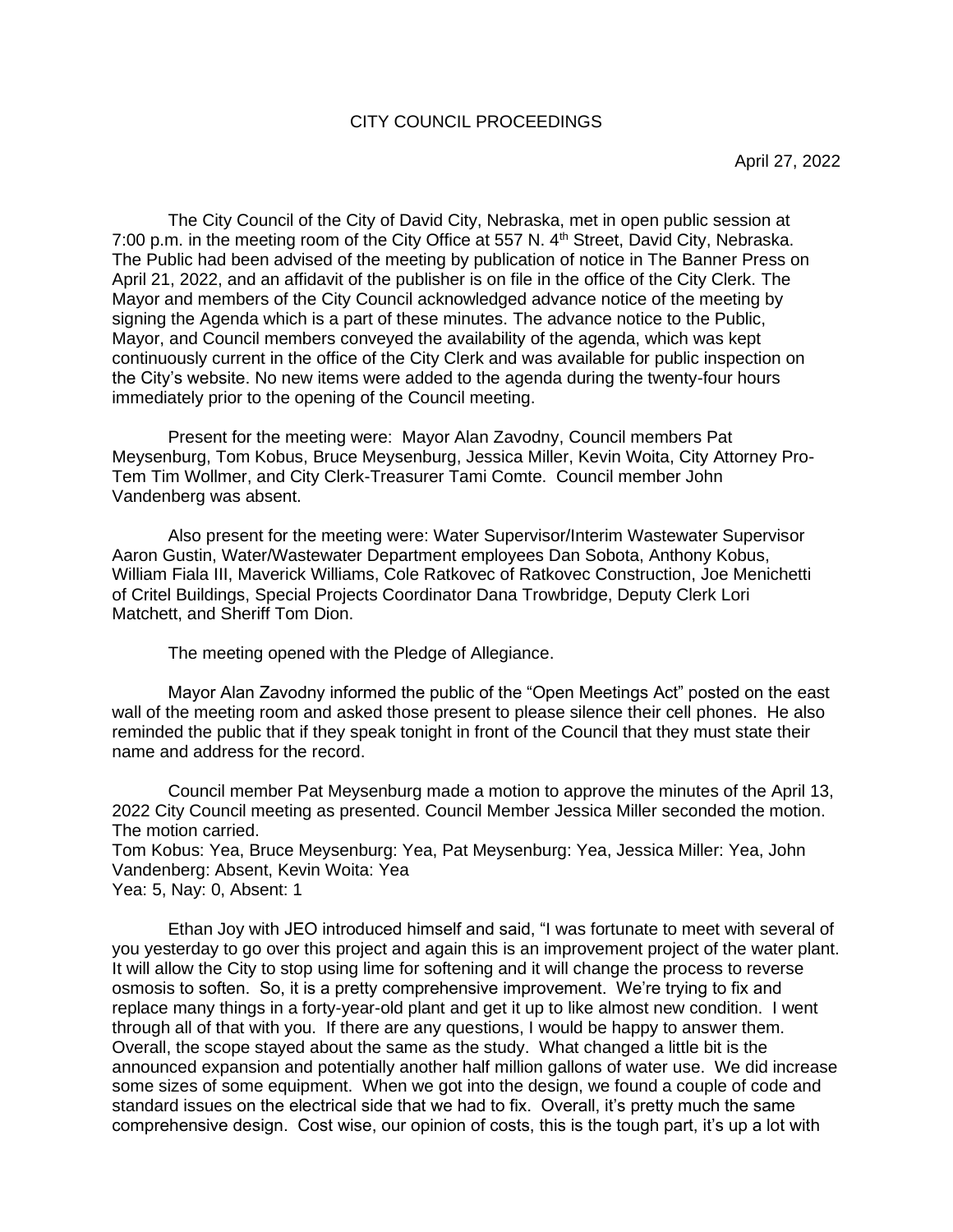inflationary costs. It's tough, as everyone is aware, we are estimating the cost to be about 6.4 million dollars as of today. I'm going to hedge my bets that we're going to be what it's like come bid day. Things are changing very quickly, and a quick example is the generator that we are going to put in that is going to supply the power to provide water to the City, it about doubled in price and is worth about a half a million dollars today and has about a one year lead time. That's the quote that we got a couple weeks ago. We'll see what happens at bid time but that's where we are at. The timeline is if the Council approves this tonight it will go to the NDEE within the next couple of weeks for review. Their review will take about forty-five to sixty days. Following their review and approval, we'll be ready to bid on a technical basis, but the State Revolving Loan Fund has indicated that with the new infrastructure money that came out from Congress, they are going to be delaying some of the awards probably until after July  $1<sup>st</sup>$ . So, we may not get a formal offer here for David City until the July to October timeframe. We'll probably be looking at an early fall bid and then we have a six-hundred-day construction window to get it done. It is a renovation project. We have to keep providing water while we are doing this. It is a challenge to keep everything phased correctly, but we do have a plan for that. We're giving the contractor plenty of time for that and lead time for equipment. That's where we are at and then the last bit of good news is that because of the infrastructure bill David City is in line for some grant dollars that were not there before. We will not know the exact amount until they provide the offer, but I would hope that it will be about twenty to thirty percent. Questions?"

Mayor Alan Zavodny said, "How much cushion in capacity do we have with the known things that we have? So, we know that we have to up it with potential growth. My bigger concern would be having a cushion. We have the water line to Bruno so what happens if down the road Brainard wants it. The NRD decides that we have to go out even further."

Ethan Joy with JEO said, "So, staff can maybe correct me if I'm wrong, but about a half a million gallons to 600,000 gallons per day is your normal average use. AGP has indicated that they want 250,000 to start up to 500,000. So, if that is one point one million daily for demand, your plant is rated for 2.5 million. So, you have about a million gallons per day of cushion. Our design will provide really good softened water up to two million and that last half a million the water will get harder because the r.o. capacity isn't there. We did design in the system to add a third r.o. skid in the future, so if we need to add another third to the capacity, it's there."

Mayor Alan Zavodny said, "The time of treatment can handle the increased capacity because we are in the very early stages of the hydraulic study. This has a lot of moving parts."

Ethan Joy with JEO said, "Your plant is rated for two and a half million gallons per day. It would be a strain on the lime system because it's aged, and staff would have to work pretty hard at it. The way we are staging the system we should be able to keep pretty much full production."

Mayor Alan Zavodny said, "We are seeing some other communities around Nebraska at least consider this option of r.o. I hear about it more."

Ethan Joy with JEO said, "Yes. We actually just did a study in Superior, for one and then also Winnebago."

Mayor Alan Zavodny said, "Does Henderson have one?"

Ethan Joy with JEO said, "That's a little out of my area. Seward has one and they've had it for a long time for nitrate purposes."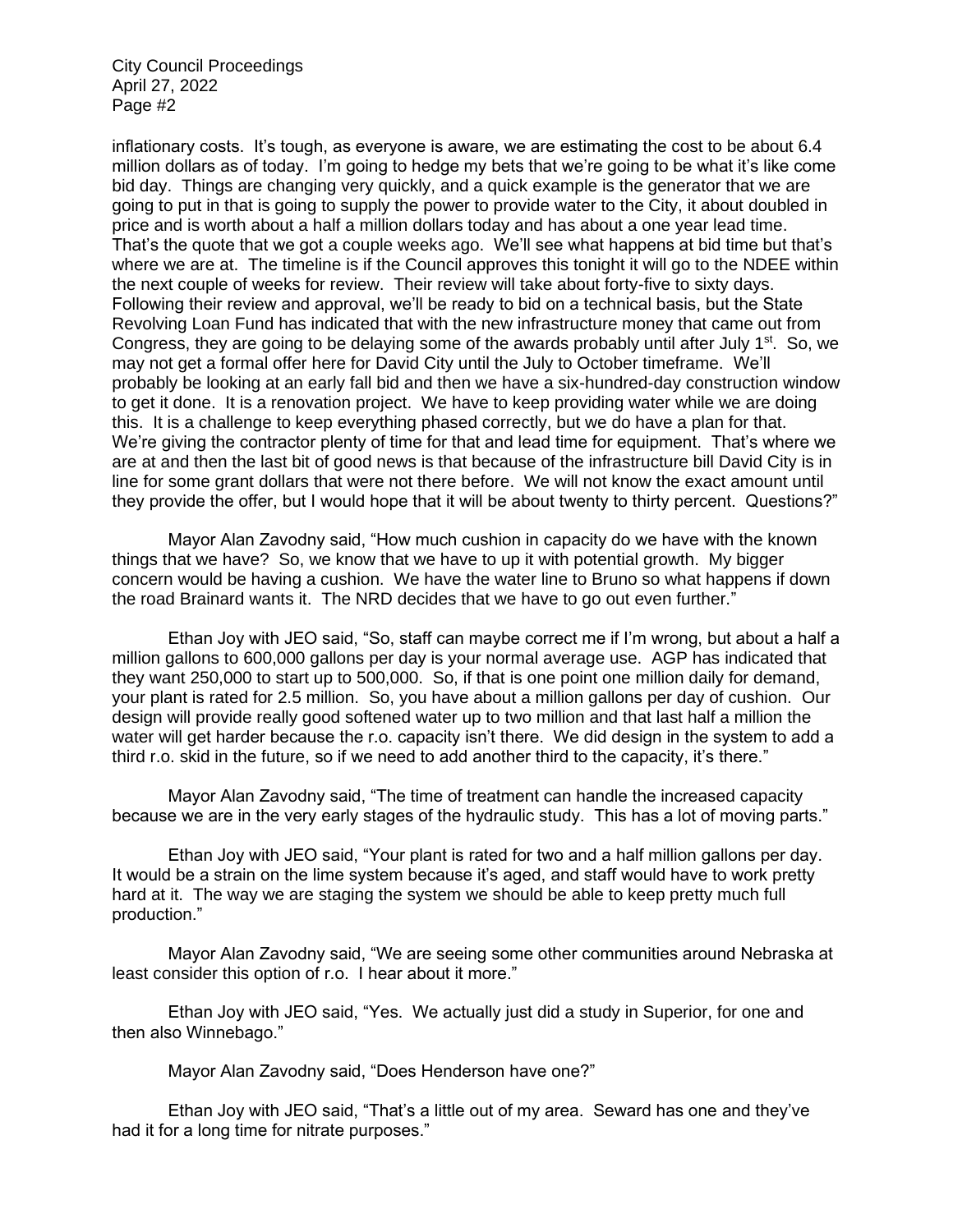Mayor Alan Zavodny said, "I had a super long nice chat with a person from Clarkson today and they are thinking about doing something will all of their wells. Other questions?"

Council member Jessica Miller said, "Just since we are redoing job descriptions and pay scales and stuff like that, what does a person need to be in charge of this grade wise?"

Ethan Joy with JEO said, "Water scales go from one to four. I think it's a grade two."

Council member Jessica Miller said, "They don't need a grade three?"

Ethan Joy with JEO said, "I'm going to have to check on that. That's a very good question."

Water Supervisor/Interim Wastewater Supervisor Aaron Gustin introduced himself and said, "Grade two will still need to be maintained. Grade three is a lower grade than grade two. They work backwards from wastewater. Grade two will still need to be maintained but we will discuss that later on."

Council member Jessica Miller said, "I'm just asking because it is a different system now."

Water Supervisor/Interim Wastewater Supervisor Aaron Gustin said, "The requirement of that is based on size and demand and that's why we'll still need to have a grade two."

Council member Tom Kobus made a motion to approve and authorize sending the water treatment plant improvement plans and specifications to NDEE. Council Member Pat Meysenburg seconded the motion. The motion carried.

Tom Kobus: Yea, Bruce Meysenburg: Yea, Pat Meysenburg: Yea, Jessica Miller: Yea, John Vandenberg: Absent, Kevin Woita: Yea

Yea: 5, Nay: 0, Absent: 1

Mayor Zavodny stated that the next item on the agenda was consideration of the request of Carl Rosberg dba Subway to install outside seating with a black fence surrounding the tables on City parkay.

Council member Pat Meysenburg said, "I came in this morning and talked to Gary about it. He said that they've got plenty of room. They would have room between the fence and the city sidewalk to put this in. He recommends that we allow it."

Mayor Zavodny said, "I don't hate this idea. Are they going to put umbrellas when it's hot or anything? We talk about line of sight so much."

Council member Pat Meysenburg said, "It's not in the line of sight."

Interim City Administrator/City Clerk Tami Comte said, "I did talk to LARM, and they don't have any concerns about that. They just said that if the tables are not secured and they are stolen, they have to understand that is their problem and not the city's. The other thing was if they do secure them, they don't want chains or anything to be a tripping hazard."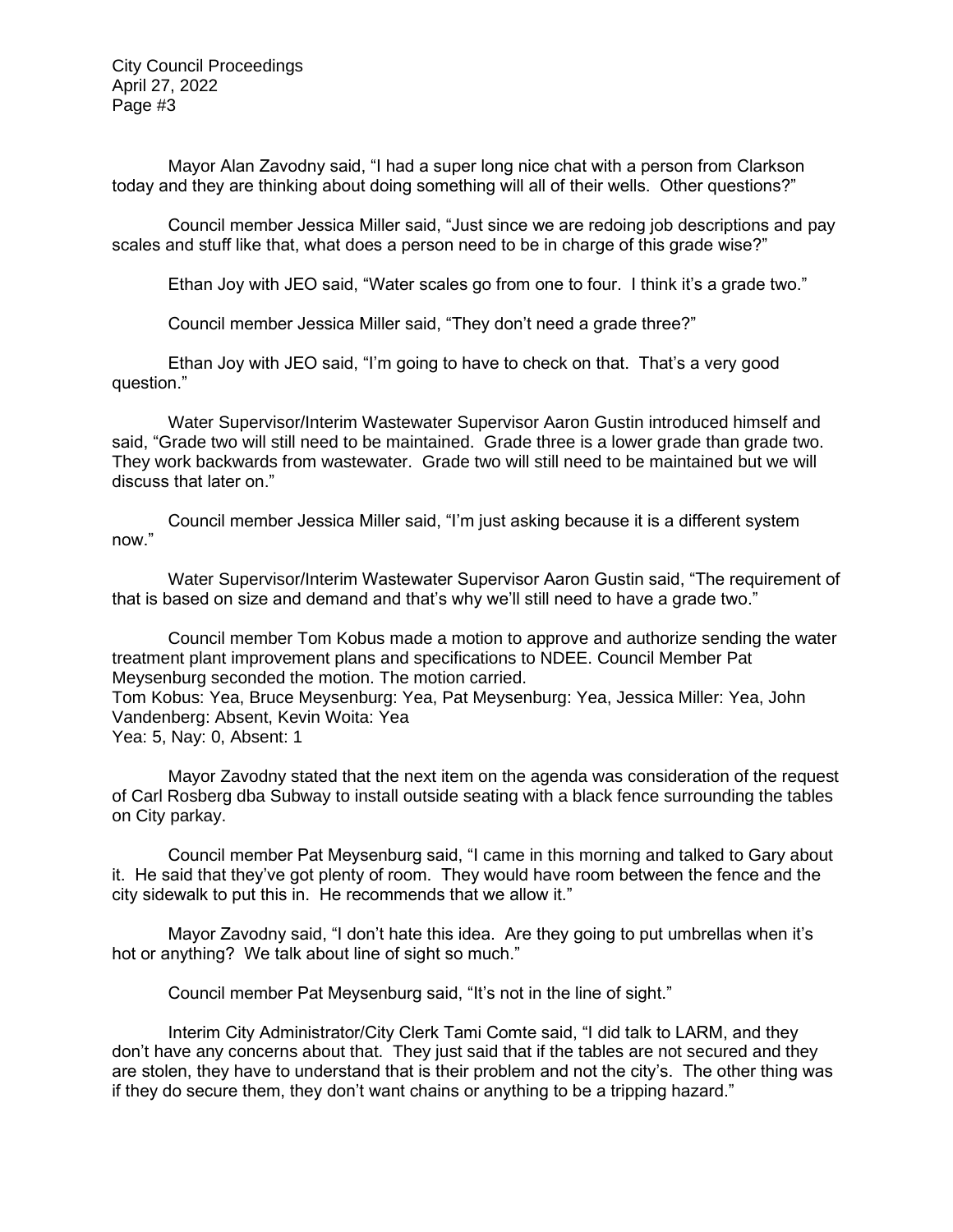Council member Jessica Miller said, "I'm trying to figure out why we're installing a CO2 tank outside the building."

Council member Tom Kobus made a motion to approve allowing Carl Rosberg dba Subway to install outside seating with a black fence surrounding the tables on city parkay. Council Member Pat Meysenburg seconded the motion. The motion carried. Tom Kobus: Yea, Bruce Meysenburg: Yea, Pat Meysenburg: Yea, Jessica Miller: Yea, John Vandenberg: Absent, Kevin Woita: Yea Yea: 5, Nay: 0, Absent: 1

Council member Bruce Meysenburg introduced Ordinance No. 1387. Mayor Zavodny read Ordinance No. 1387 by title. Council member Tom Kobus made a motion to suspend the statutory rule requiring that an Ordinance be read on three separate days. Council Member Pat Meysenburg seconded the motion. The motion carried.

Tom Kobus: Yea, Bruce Meysenburg: Yea, Pat Meysenburg: Yea, Jessica Miller: Yea, John Vandenberg: Absent, Kevin Woita: Yea

Yea: 5, Nay: 0, Absent: 1

Council member Bruce Meysenburg made a motion to Pass and adopt Ordinance 1387 changing the frequency of Tree Board Meetings from Quarterly to Semiannually. Council Member Jessica Miller seconded the motion. The motion carried. Tom Kobus: Yea, Bruce Meysenburg: Yea, Pat Meysenburg: Yea, Jessica Miller: Yea, John Vandenberg: Absent, Kevin Woita: Yea Yea: 5, Nay: 0, Absent: 1

#### **ORDINANCE NO. 1387**

#### **AN ORDINANCE OF THE CITY OF DAVID CITY, BUTLER COUNTY, NEBRASKA, CHANGING THE FREQUENCY OF TREE BOARD MEETINGS FROM QUARTERLY TO SEMIANNUALLY, REPEALING ALL ORDINANCES IN CONFLICT, AND PROVIDING AN EF-FECTIVE DATE.**

**BE IT ORDAINED BY THE MAYOR AND CITY COUNCIL OF THE CITY OF DAVID CITY, NEBRASKA:**

**SECTION 1.** That Section 2-501(C) of Chapter 2, Article 5, Tree Board, be and hereby is amended to read as follows:

C. The Tree Board, when requested by the City Council, shall research and make recommendations on any special matter within the scope of its duties. The board shall keep a journal of its proceedings. The board shall hold, at a minimum, semiannual meetings. The board shall not make decisions for the City Council but shall make suggestions and recommendations to the council.

**SECTION 2.** That all ordinances or parts of ordinances in conflict herewith are hereby repealed.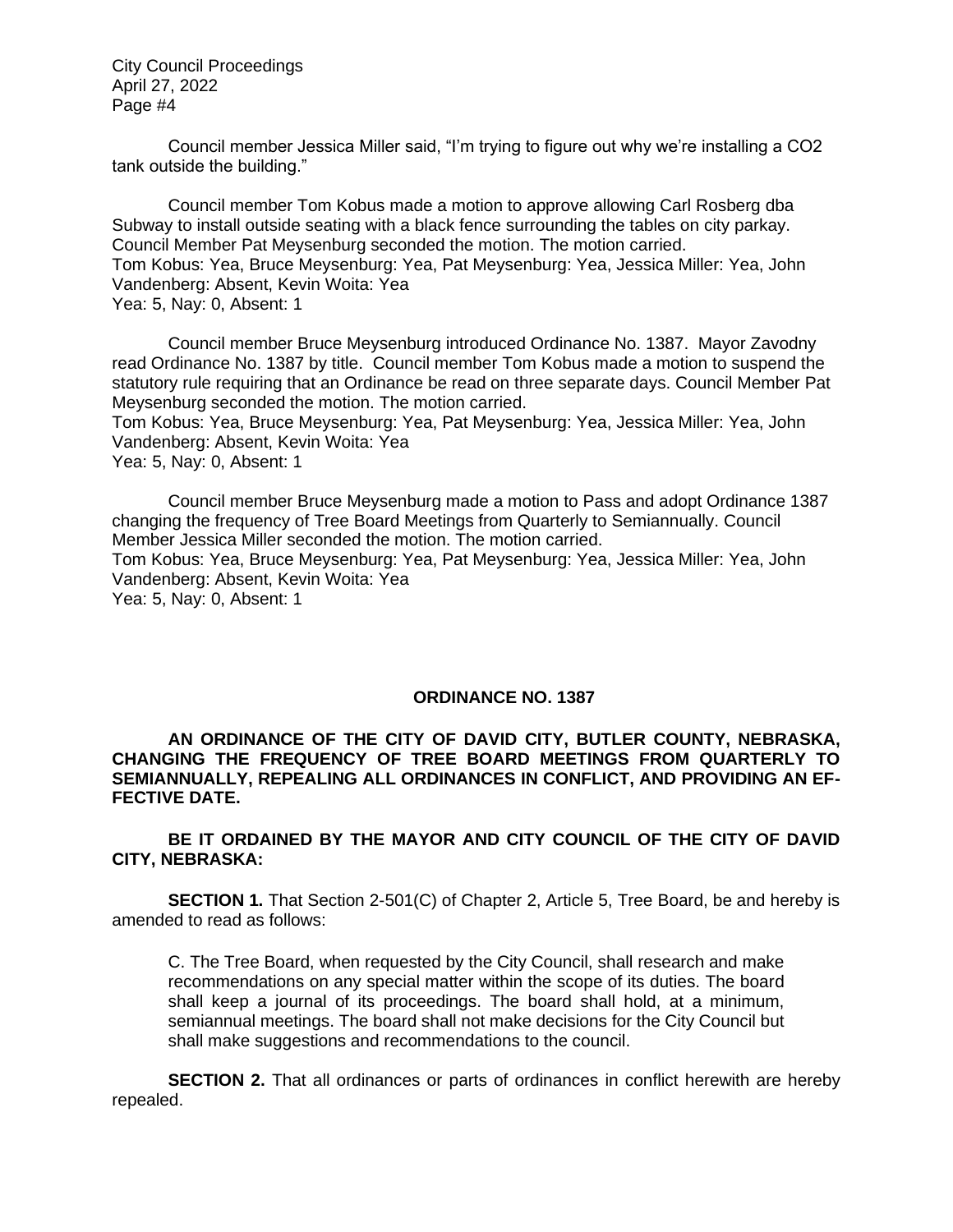**SECTION 3.** This ordinance shall go into force and effect from and after its passage, approval and publication as required by law.

Dated this 27th day of April, 2022.

## CITY OF DAVID CITY, NEBRASKA

By\_\_\_\_\_\_\_\_\_\_\_\_\_\_\_\_\_\_\_\_\_\_\_\_\_\_\_ Mayor Alan Zavodny

ATTEST:

\_\_\_\_\_\_\_\_\_\_\_\_\_\_\_\_\_\_\_\_\_\_\_\_\_\_\_\_\_\_\_\_ City Clerk Tami L. Comte

Mayor Zavodny stated that the next item on the agenda was consideration of Resolution No. 4-2022 authorizing the mayor to sing the purchase agreement for the sale of 593  $5<sup>th</sup>$  Street.

Council member Pat Meysenburg made a motion to pass and adopt Resolution No. 4- 2022 authorizing the Mayor to sign the purchase agreement for the sale of 593 5th Street. Council Member Bruce Meysenburg seconded the motion. The motion carried. Tom Kobus: Yea, Bruce Meysenburg: Yea, Pat Meysenburg: Yea, Jessica Miller: Yea, John Vandenberg: Absent, Kevin Woita: Yea Yea: 5, Nay: 0, Absent: 1

## **RESOLUTION NO. 4-2022**

**A RESOLUTION OF THE MAYOR AND CITY COUNCIL FOR THE CITY OF DAVID CITY, BUTLER COUNTY, NEBRASKA, AUTHORIZING THE MAYOR TO SIGN A PURCHASE AGREEMENT FOR THE SALE OF REAL ESTATE OWNED BY THE CITY OF DAVID CITY; TO PROVIDE FOR THE REPEAL OF CONFLICTING RESOLUTIONS; TO PROVIDE FOR AN EFFECTIVE DATE.**

**WHEREAS,** the City of David City, Butler County, Nebraska owns the followingdescribed real estate:

19 15 3 David City Lots 23, 24 & Pt of Lot 22 and the East ½ of Vac Alley Adj Lots 23 & 24 & Pt of Lot 22, Block 18, Original Town of David City, Nebraska, and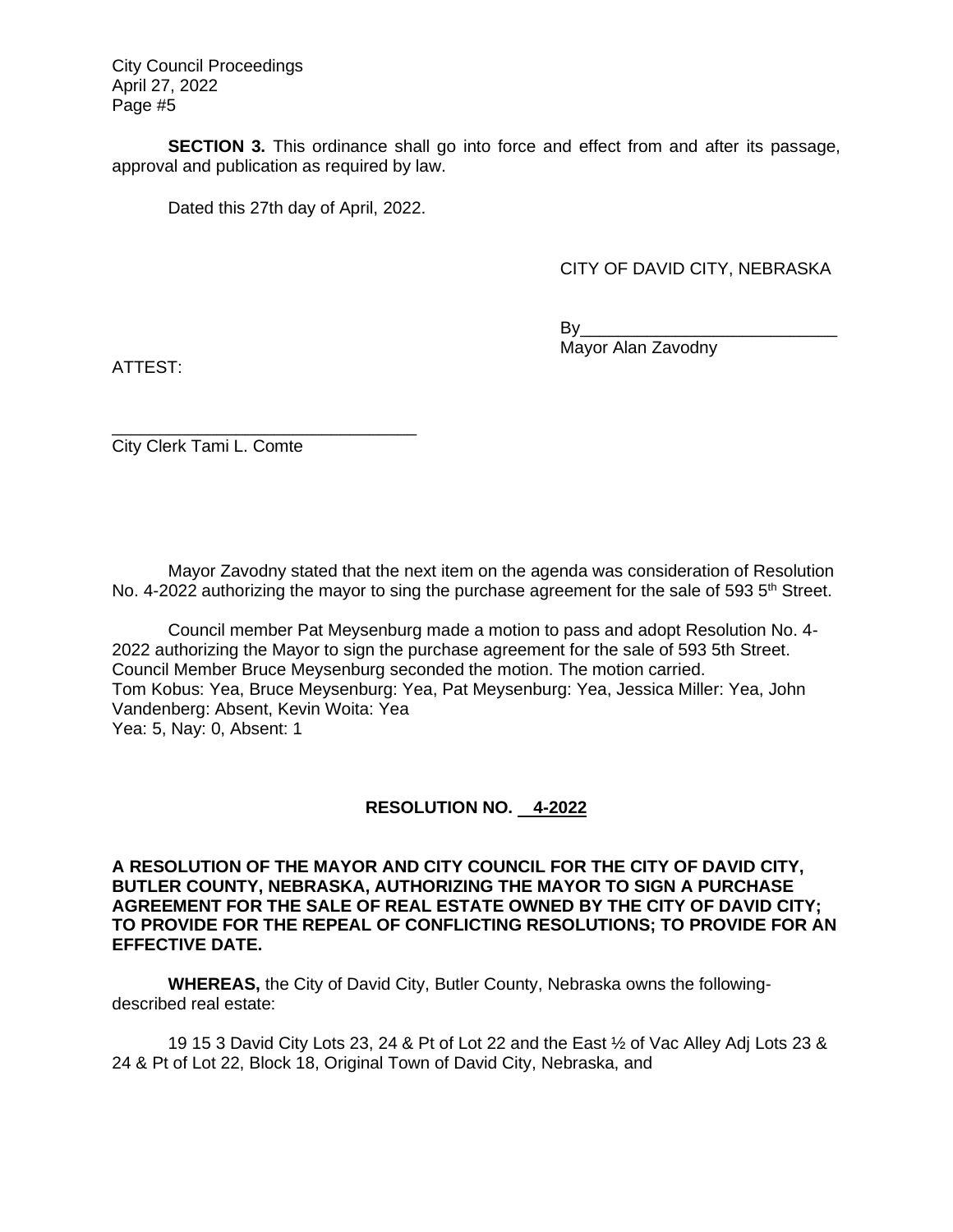

**WHEREAS,** the City of David City, Butler County, Nebraska desires to sell the abovedescribed real estate.

# **NOW, THEREFORE, BE IT RESOLVED:**

- 1. Two public auctions were held on August 31, 2021 and December 10, 2021 and the reserve was not met on either auction and the Council voted against selling the property for the bid offer.
- 2. The City set a sale price of \$50,000, which was agreed on by the purchaser.

 $\frac{1}{\sqrt{2\pi}}$  , and the contract of  $\frac{1}{\sqrt{2\pi}}$  , and  $\frac{1}{\sqrt{2\pi}}$  , and  $\frac{1}{\sqrt{2\pi}}$  , and  $\frac{1}{\sqrt{2\pi}}$ 

- 3. Following passage of this Resolution, publishing the terms of such sale once each week for three consecutive weeks in a legal newspaper in or of general circulation in such city, and passing of the 30-days after the third publication of the notice (right-ofremonstrance period), the property shall then be sold by the passage of an ordinance (June 22, 2022) stating the name of the purchaser and terms of the sale.
- 4. The Purchase Agreement for Sale of Real Estate is hereby approved, ratified, and accepted, and the Mayor is hereby authorized, directed, and empowered to execute the same upon receipt of the executed Purchase Agreement by the buyer.

Passed and approved this 27<sup>th</sup> day of April, 2022.

Mayor Alan Zavodny

 $\_$ City Clerk Tami Comte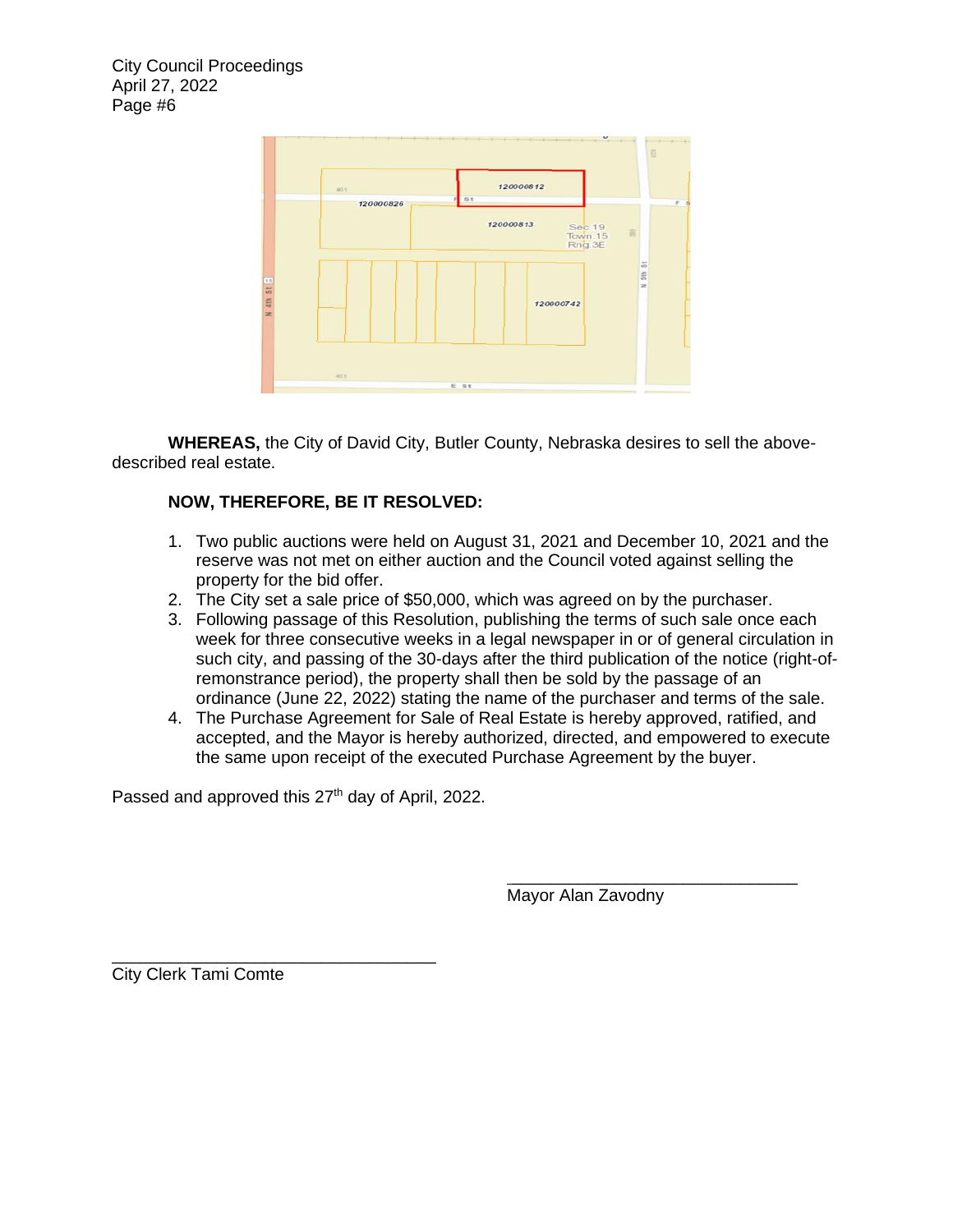Water Supervisor/Interim Wastewater Supervisor Aaron Gustin said, "This one is fairly simple. The options were overhead or underground. The engineer that is working on the wastewater treatment plant evaluation per the equipment and things moving and when the upgrade does take place for the basins out there, he said that our best option is underground. You have one quote for that and that is from Vandenberg Electric. There is room in the emergency contingency for that. The other quote was around nineteen but that was overhead with us setting the posts. I feel much better about the thirteen-thousand-dollar quote. I would recommend that to the Council, but it is up to you."

Council member Tom Kobus made a motion to approve the quote of Vandenberg Electric to replace the Wastewater Treatment Plant conduit and wiring from the junction box to the control panel. Council Member Pat Meysenburg seconded the motion. The motion carried. Tom Kobus: Yea, Bruce Meysenburg: Yea, Pat Meysenburg: Yea, Jessica Miller: Yea, John Vandenberg: Absent, Kevin Woita: Yea Yea: 5, Nay: 0, Absent: 1

(This space left intentionally blank)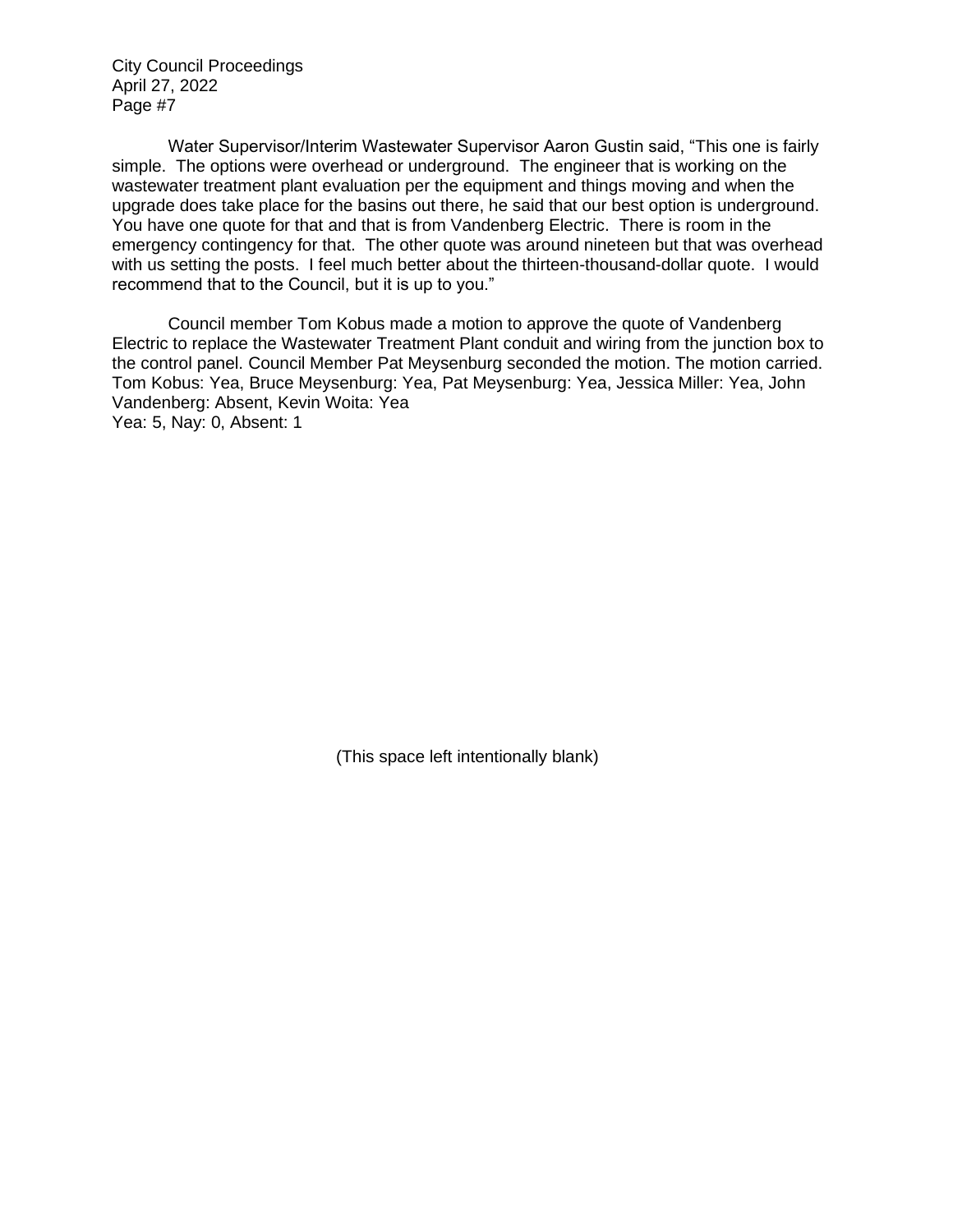**VANDENBERG ELECTRIC & COMMUNICATIONS LLC** 595 N 4th St David City, NE 68632 (402)3672022 vandenberg\_electric@yahoo.com

**ADDRESS** David City Water Dept 1220 E St David City, NE 68632

Estimate 1378

DATE 04/22/2022

#### **JOB NAME**

Lagoon repairs alternate

| <b>DATE</b> | <b>ACTIVITY</b>                                                                                                                                                                                                                                                                                                                                                                                                                         | QTY             | <b>RATE</b> | <b>AMOUNT</b> |
|-------------|-----------------------------------------------------------------------------------------------------------------------------------------------------------------------------------------------------------------------------------------------------------------------------------------------------------------------------------------------------------------------------------------------------------------------------------------|-----------------|-------------|---------------|
|             | Electrical Sales/Service<br>VEC to install PVC to refeed the 6 malfunctioning equipment<br>on basin. Pipes to run underground from control building to<br>a pull box. From pull box piping to continue to existing J box<br>on east wall of basin. 16-4 pair wire to be installed from<br>these 2 points. Startup and testing to be done by VEC and<br>City employee. Clean up and removal of old wiring after<br>new system functions. |                 | 1 13,314.00 | 13,314.00     |
|             | VEC to lay out excavation route with City employee. City<br>employees have committed to all trenching (water vac where<br>needed), back fill and compaction, and concrete removal.                                                                                                                                                                                                                                                      |                 |             |               |
|             |                                                                                                                                                                                                                                                                                                                                                                                                                                         | <b>SUBTOTAL</b> |             | 13,314.00     |
|             |                                                                                                                                                                                                                                                                                                                                                                                                                                         | <b>TAX</b>      |             | 0.00          |
|             |                                                                                                                                                                                                                                                                                                                                                                                                                                         | <b>TOTAL</b>    |             | \$13,314.00   |

Accepted By

**Accepted Date** 

Mayor Zavodny stated that the next item on the agenda was consideration of accepting the resignation of Water Supervisor/Interim Wastewater Supervisor Aaron Gustin effective April 29, 2022.

Council member Tom Kobus made a motion to accept the resignation of Water Supervisor/Interim Wastewater Supervisor Aaron Gustin effective April 29, 2022. Council Member Pat Meysenburg seconded the motion. The motion carried.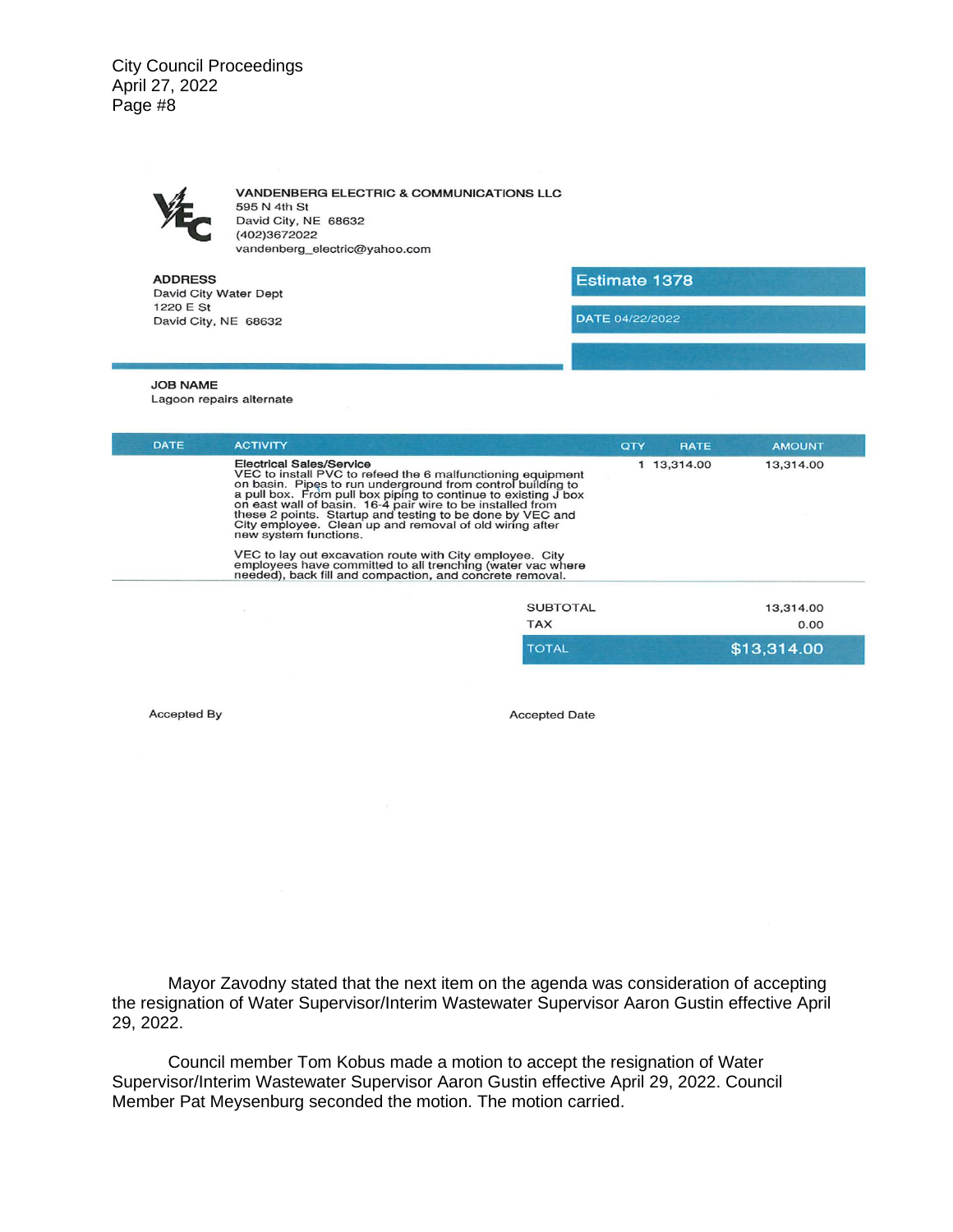Tom Kobus: Yea, Bruce Meysenburg: Yea, Pat Meysenburg: Yea, Jessica Miller: Yea, John Vandenberg: Absent, Kevin Woita: Yea Yea: 5, Nay: 0, Absent: 1

Mayor Zavodny thanked Aaron for his service to the community and wished him well in his future endeavors.

Mayor Zavodny stated that the next item on the agenda was consideration/discussion concerning water and wastewater operations.

Water Supervisor/Interim Wastewater Supervisor Aaron Gustin said, "I don't know if very many individuals recall three years ago but the water and wastewater departments are far better set up to continue to succeed than when the Council and the Mayor had given me the opportunity to move forward. There are some staffing issues and I'll refer to the Kirkham Michael study from sometime ago and they were spot on. They said between seven and eleven employees but that was before any ideas of expansion. I would recommend to the Council actively look for eight or nine staff and two to three out at the wastewater and five, at a minimum, for all of the work that needs to be done in the city for water, such as valves, water main improvements, water main installations. Those items I strongly urge not to ignore. You hear things like that should have been done fifteen years ago, that should have been done ten years ago. I'm assuming there's a little bit of exaggeration in that because that's the way those conversations go, but I do recommend the continuing of the main improvements. The staff here, although as John would say, they are very green, they are very capable. They are a team. They have a team mentality. I did instruct them in this process that they do not single out one individual to shoulder the weight. There has been a trend and I would like to see them break it. I have one hundred percent faith in their ability to move forward. Yes, they'll ask questions. I asked Travis and Kevin questions for the first year. I live here. I still want to be able to turn on my water and flush my toilet and all those other things. So, I am not going to abandon them in their time of need. I will be there to assist them and give them whatever information that I can, just like random members of the community. Matt Fleming helped us on one water break, Travis on multiple occasions, and Kevin on multiple occasions. That's just what we do. So, I will not leave them in a lurch. I have done what I could to prepare them. There is one individual on my staff that for the past eight months and I won't name that individual directly because I don't want to put him on the spot. He's the newer better me. He's a little more organized, which I'm sure everyone would appreciate, and he talks a lot less, which I'm also sure everyone will appreciate. He's very intelligent. He has a bachelor's degree and he's the best option moving forward to facilitate a grade two water license. This individual is also on the agenda later because I feel his skill set is one hundred percent geared towards and ideal for what the city would want as a lead wastewater operator. Do you have any questions of me?"

Mayor Alan Zavodny said, "Clarify for me what you mean when you say we don't want to put all of the responsibility on one set of shoulders. So, our structure as it has been for quite some time, whether it's a combined water/wastewater supervisor or water supervisor, you're saying that structure is flawed?"

Water Supervisor/Interim Wastewater Supervisor Aaron Gustin said, "I believe that the complexity of both systems here, it is."

Mayor Alan Zavodny said, "Ok. Separating them, I fully agree with. Where I'm at is do we name a water supervisor, and do we name a wastewater supervisor?"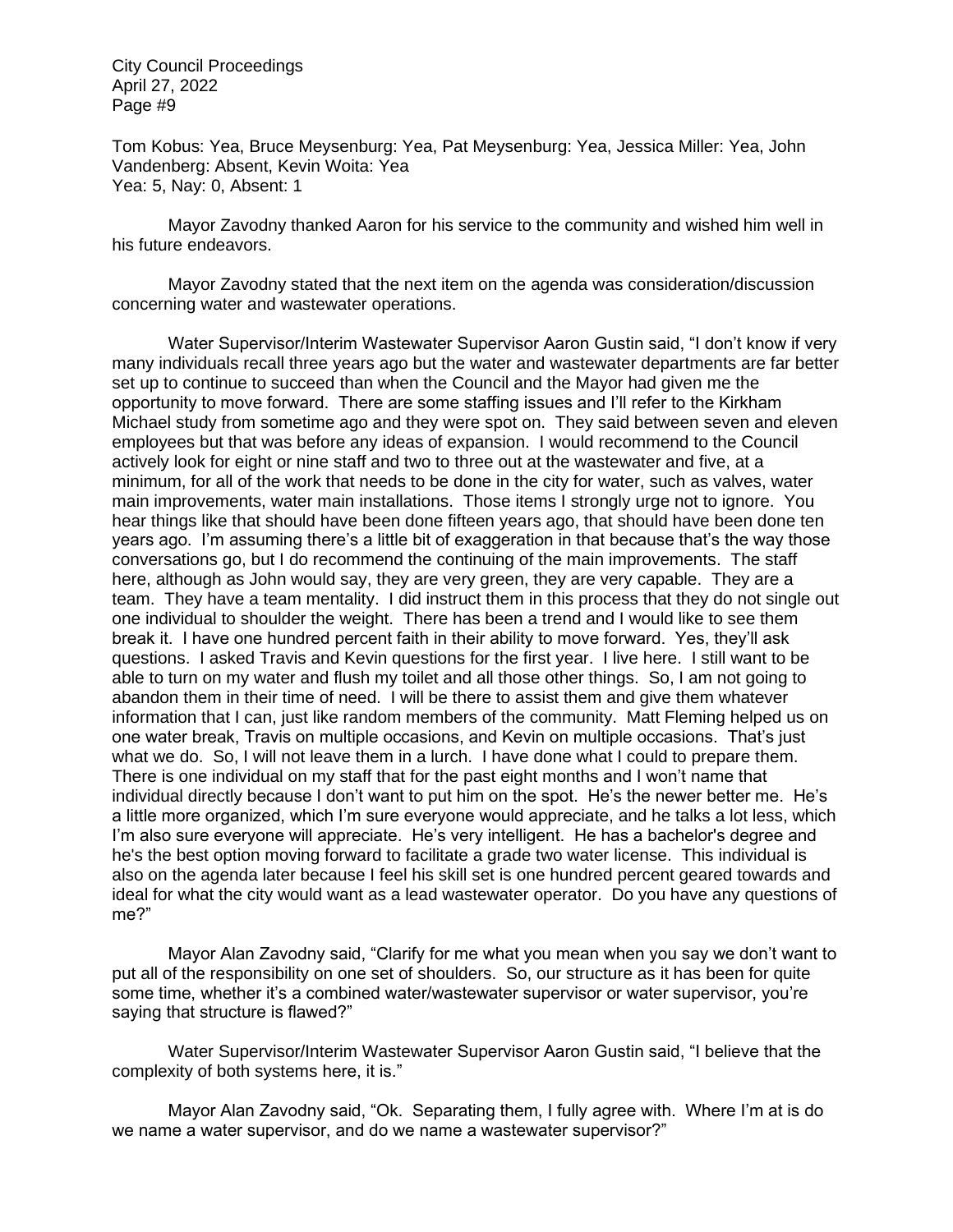Water Supervisor/Interim Wastewater Supervisor Aaron Gustin said, "I would recommend that you name an interim water for now and that individual would be the same for the wastewater. That is my recommendation and as training proceeds, we have multiple individuals attending class, but these individuals can walk into the water plant today and run it on their own."

Mayor Alan Zavodny said, "I just want to point out…."

Water Supervisor/Interim Wastewater Supervisor Aaron Gustin said, "I understand. It needs to be deviated from when the licensure occurs. Anybody with a grade four water license can be the operator in charge. We have our grade two water operator on staff which is Gil who has volunteered more hours. He said that he would come to work far more than he does now. He's extremely smart. He's a little less physically capable but that's by his own admission, so I don't think I'm insulting him in any way. He's more than willing to give his time because he knows my team and he knows what they are capable of and he wants to see them succeed, as well."

Mayor Alan Zavodny said, "So, what we have to consider just imminently on this agenda is different than what you're recommending that we do."

Water Supervisor/Interim Wastewater Supervisor Aaron Gustin said, "It's your only option in the meantime. I'm not thinking two to three months from now, I'm thinking about getting us to a point that in two to two and a half months from now you may be able to appoint an individual as water supervisor."

Mayor Alan Zavodny said, "He is comfortable with this?"

Water Supervisor/Interim Wastewater Supervisor Aaron Gustin said, "They know what needs to be done. Are you guys comfortable? (Aaron Gustin addressing his staff)

Wastewater operator Dan Sobota said, "As you reiterated, this will be a team effort."

Mayor Alan Zavodny said, "First of all, your initial reaction, I think, was a really honest one. If it doesn't scare the crap out of you, there's something wrong with you. We're not questioning your capabilities because we do have confidence in you. We just want to make sure that you guys get what you need and that you're on board with going forward this way."

Wastewater operator Dan Sobota introduced himself and said, "It's all just going to take time. Aaron is the only one with knowledge of both systems. He's been here for almost five years. We're still going to call him."

Mayor Alan Zavodny said, "I just don't want to set you guys up for failure. Let's say that we didn't have anything else going on, but we have this eight-hundred-pound gorilla in the room, which is AGP, and we have the development picture that you've got there. We've got a hydraulic study going on right now. I just want to make sure that you guys are comfortable, and you've got to tell us if you need something so we can get that taken care of. The worst thing that you can do is try to handle things and not ask for help. We're here to support you but you have to let us know. You guys are the boots on the ground and you're doing it every day. I just want to be clear that's going to be a big part of that working."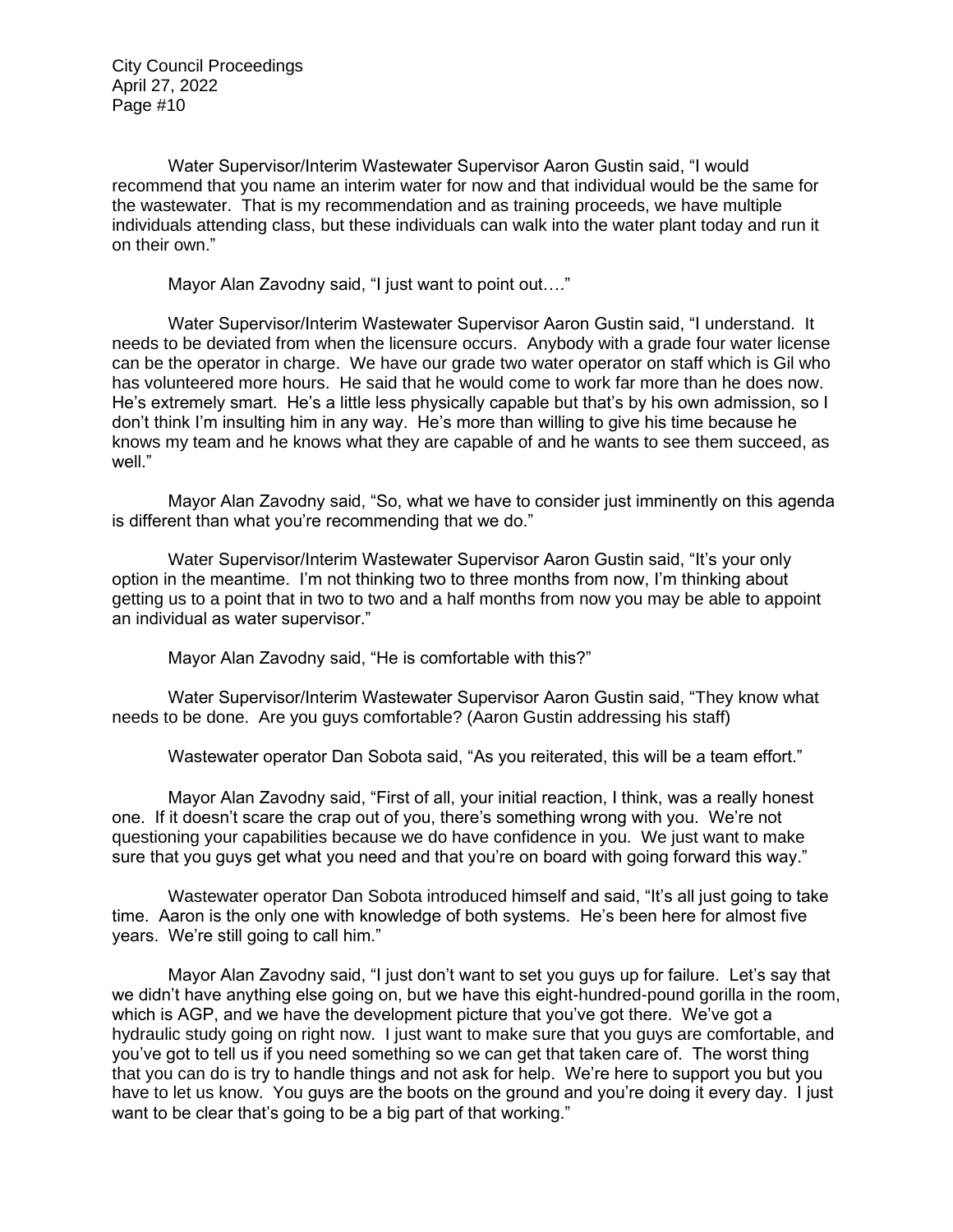Water Supervisor/Interim Wastewater Supervisor Aaron Gustin said, "I think focusing on the addition of talented staff skill sets that are in tune with what is necessary – they know what is needed. The other individual that is absent tonight knows what is needed."

Mayor Alan Zavodny said, "We're a few people short of what we're probably going to need irregardless, moving forward."

Water Supervisor/Interim Wastewater Supervisor Aaron Gustin said, "We have an individual who will be starting May  $9<sup>th</sup>$  and that brings you to six. I would recommend that you actively look for three more capable individuals. I want to point out that it was John, Brody and Anthony who did the majority of the 3<sup>rd</sup> Street water main on the Iowa Street stretch. Anthony was on his job two or three days before he was pulled to help on that project. I would like to see where nobody is pulled from their job, and they are allowed to focus on their job because that's part of what became overwhelming."

Council member Tom Kobus said, "I disagree with you a little bit because if one department is caught up and not doing much and the other one is flooded, they ought to help."

Water Supervisor/Interim Wastewater Supervisor Aaron Gustin said, "If you have adequate staff numbers the less that people need to be pulled off. If you have four or five working on a water main installation you don't need the two operators from the wastewater treatment plant into assist."

Mayor Alan Zavodny said, "I can tell you from my twelve years of experience with sitting in this chair that we've never been able to accomplish that. Maybe that will change."

Council member Tom Kobus said, "You need four people on water main installations."

Discussion on projects followed.

Mayor Alan Zavodny said, "Ok. I think we're going to have to continue working on this and make some decisions on how many people we're going to need and what our priorities are because they need to be given the chance of knowing what the priorities are so there isn't a disconnect."

Water Supervisor/Interim Wastewater Supervisor Aaron Gustin said, "I want to thank everyone for the opportunity that was presented to me three years ago. I feel like I've done a lot. I want to see these guys succeed."

Mayor Alan Zavodny said, "That concludes that discussion for this evening, at least."

Mayor Zavodny stated that the next item on the agenda was consideration/discussion of appointing Dan Sobota as Water Operator in Charge.

Mayor Zavodny said, "As far as a technicality, is that an interim appointment or how have we handled that in the past? What is a Water Operator in Charge?"

Water Supervisor/Interim Wastewater Supervisor Aaron Gustin said, "A Water Operator in Charge is needed until more individuals on staff have their Grade 3 license and then the Council can deliberate and see who is willing to take on the responsibilities of the supervisor.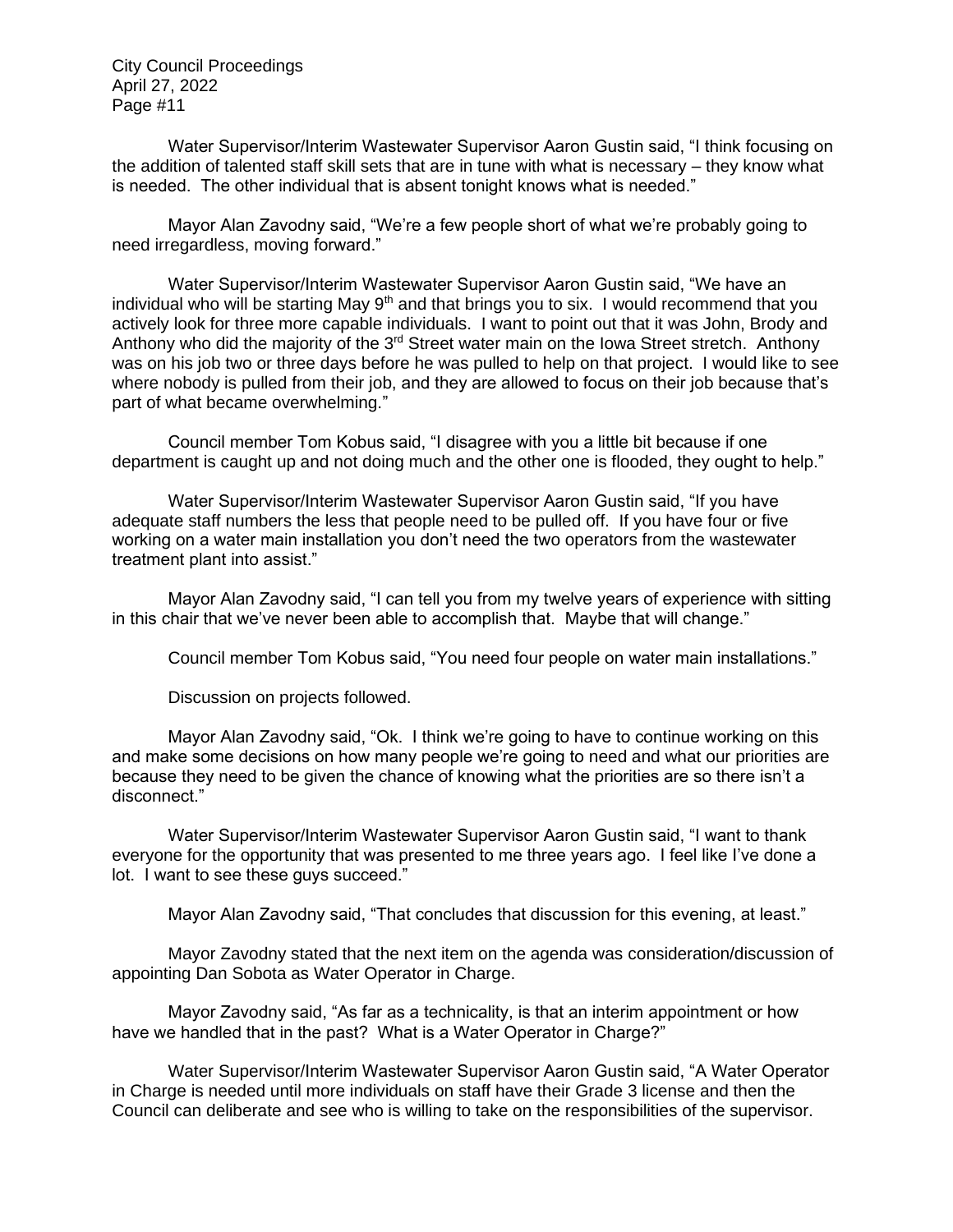Operator in Charge is just that. This is a formality with the state. I need to fill out the water quality paperwork and I need a name to fill in there."

Mayor Alan Zavodny said, "So he's the designee to represent us on all of the paperwork and stuff?"

Water Supervisor/Interim Wastewater Supervisor Aaron Gustin said, "Typically, we do have Gil as a Grade 2 operator but if Eric Cox needs to give somebody a call, he needs to know who that is."

Mayor Alan Zavodny said, "So, the Operator in charge is our point person for all communication between us and regulatory agencies and governmental entities?"

Water Supervisor/Interim Wastewater Supervisor Aaron Gustin said, "Yes."

Mayor Alan Zavodny said, "That sounds like a reasonable approach of what we've defined that it's going to look like."

Council member Tom Kobus made a motion to appoint Dan Sobota as Water Operator in Charge. Council Member Bruce Meysenburg seconded the motion. The motion carried. Tom Kobus: Yea, Bruce Meysenburg: Yea, Pat Meysenburg: Yea, Jessica Miller: Yea, John Vandenberg: Absent, Kevin Woita: Yea Yea: 5, Nay: 0, Absent: 1

Mayor Zavodny stated that the next agenda item was consideration/discussion of appointing Dan Sobota as Wastewater Supervisor.

Water Supervisor/Interim Wastewater Supervisor Aaron Gustin said, "So this is the same thing and I verified that is still in place with Mike McBride at the beginning of the week. If you designate him as a wastewater supervisor to be in charge of the system, that gives him authorized signatory abilities which means that you don't have to sign the DMR's. He'll be able to, and the city doesn't have to contract with a licensed wastewater operator."

Mayor Zavodny said, "Testing and everything?"

Water Supervisor/Interim Wastewater Supervisor Aaron Gustin said, "That's fine. Both Anthony and Dan were out pulling effluent samples. That's our regulatory. They've had far more training than I did, and they will have a video training series done by yours truly to refer to anything and everything that I know."

Mayor Zavodny said, "All of that makes a lot of sense. Tonight, we're not in a position to adjust the salary. We'll have to figure out and talk to him about what that should look like and where that should be. The timing is also good and bad in that we're looking at our whole compensation package and we have a committee that is going to be meeting and will be making recommendations down the road to the full Council to consider some changes."

Council member Tom Kobus made a motion to appoint Dan Sobota as Wastewater Supervisor. Council Member Pat Meysenburg seconded the motion. The motion carried. Tom Kobus: Yea, Bruce Meysenburg: Yea, Pat Meysenburg: Yea, Jessica Miller: Yea, John Vandenberg: Absent, Kevin Woita: Yea Yea: 5, Nay: 0, Absent: 1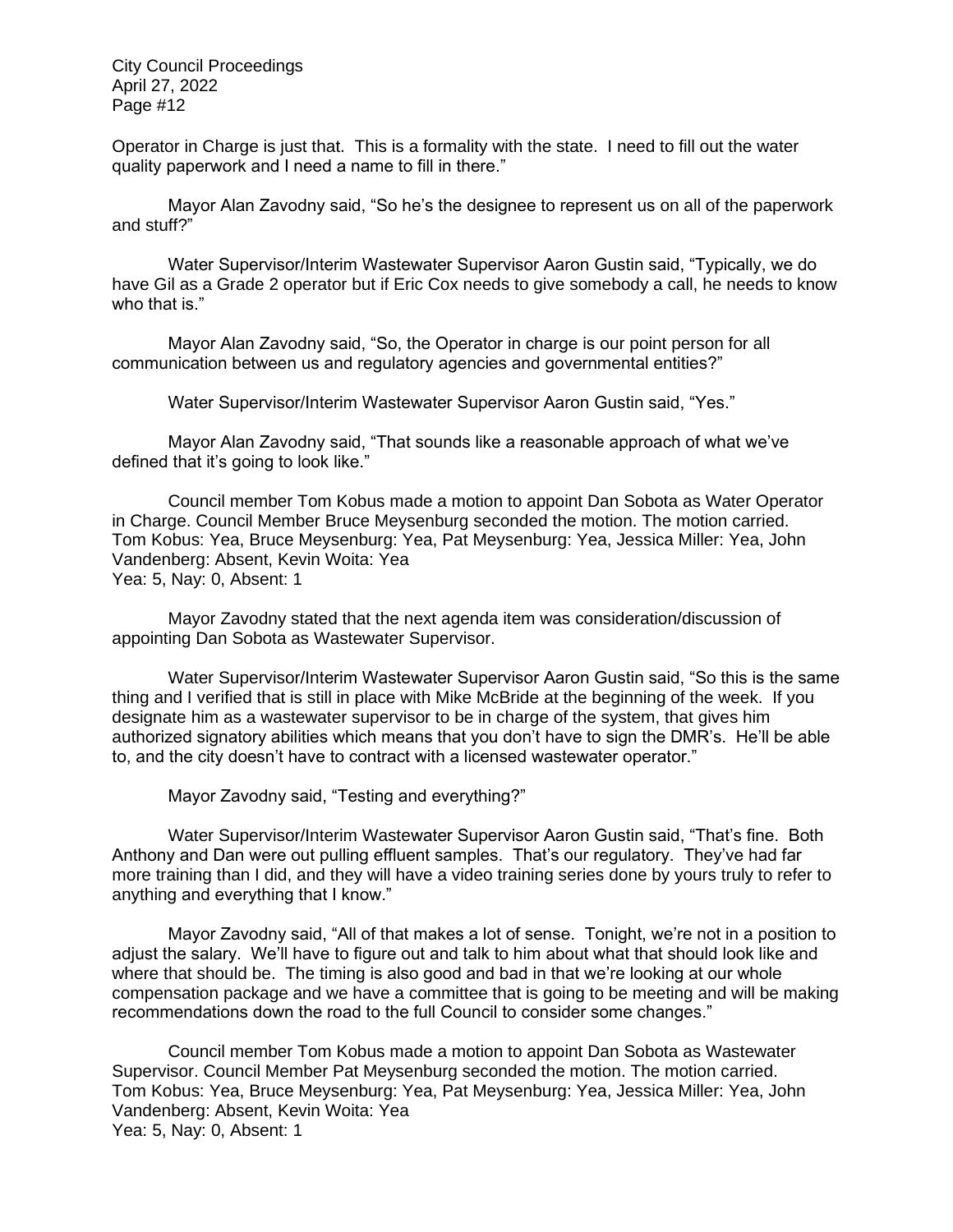Mayor Zavodny stated that the next item on the agenda was consideration of the quotes received for a pre-engineered building for the water/wastewater departments.

Mayor Alan Zavodny said, "You see what has been submitted. Does anyone want some discussion before I give you my two cents worth?"

Water Supervisor/Interim Wastewater Supervisor Aaron Gustin said, "Also, just for Council's information, there are two individuals representing two companies are here that submitted those quotes. We have Joe with Critel and we have Cole with Ratkovec Construction. If you have any questions, please feel free to ask."

Council member Tom Kobus said, "They're all high but I'd definitely go with Cole. The only thing that I would change on his system is the heating system. I would go with infrared heat or a heated floor, but I don't know what that would cost."

Mayor Alan Zavodny said, "They were all very high, but I don't think that any of them are out of line. Here's what I want to say about it. Even from the time that we started considering this I think that an argument can be made that this, as far as timing, might be among the worst time to consider building something. Concrete has gone up. A stud has gone from two bucks to eight bucks. Sheets of plywood have gone from twenty-five or thirty to ninety. It's not their fault. The timing of any new construction is awful. It's like buying a car – like for my agency, we need to buy five or six and we just haven't done it because we're not going to pay a premium whether it's used or new. Also, finding them is hard. That being said we have an awfully expensive piece of equipment that is going to have to sit outside and that's not a good scenario either. I just wanted to point out that as far as timing, us doing this now is bad."

Council member Kevin Woita said, "I'd like to ask staff what the urgency is on this?"

Water Supervisor/Interim Wastewater Supervisor Aaron Gustin said, "The urgency on this is based on the water treatment plant upgrade timeline. We need to move all of our stuff out and we need a place to put it."

Council member Jessica Miller said, "Also, the nice new Vac truck."

Water Supervisor/Interim Wastewater Supervisor Aaron Gustin said, "With the added employees that the city will bring on, they will need some vehicles."

Discussion followed.

It was determined that the committee will meet to discuss the specifications of the building.

Council member Tom Kobus made a motion to approve the quote of Ratkovec Construction for a pre-engineered building for the Water/Wastewater departments. Council Member Pat Meysenburg seconded the motion. The motion carried. Tom Kobus: Yea, Bruce Meysenburg: Yea, Pat Meysenburg: Yea, Jessica Miller: Yea, John Vandenberg: Absent, Kevin Woita: Yea Yea: 5, Nay: 0, Absent: 1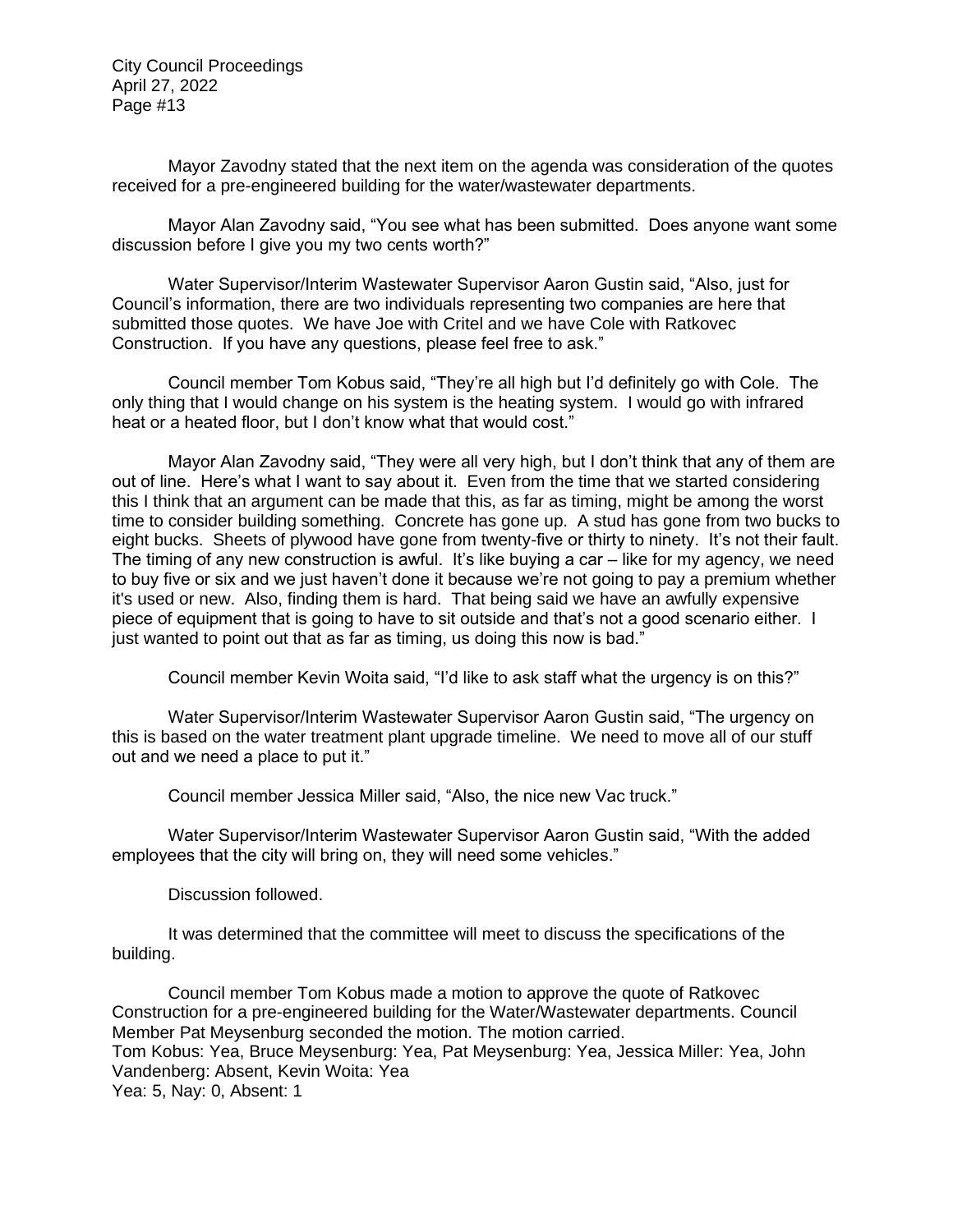Mayor Zavodny stated that the next item on the agenda was consideration of Resolution No. 5-2022 authorizing the City of David City to purchase the Helgoth ground for the expansion of the Municipal Airport.

Council member Bruce Meysenburg made a motion to pass and adopt Resolution No. 5- 2022 authorizing the City of David City to purchase the Helgoth ground for the expansion of the Municipal Airport. Council Member Jessica Miller seconded the motion. The motion carried. Tom Kobus: Yea, Bruce Meysenburg: Yea, Pat Meysenburg: Yea, Jessica Miller: Yea, John Vandenberg: Absent, Kevin Woita: Yea Yea: 5, Nay: 0, Absent: 1

### **RESOLUTION NO. 5-2022**

**A RESOLUTION OF THE MAYOR AND CITY COUNCIL OF THE CITY OF DAVID CITY, NEBRASKA, FINDING THE ACQUISITION AND DEVELOPMENT OF CERTAIN REAL PROPERTY NECESSARY AND ESSENTIAL TO PROTECT, OPERATE AND EXPAND THE DAVID CITY MUNICIPAL AIRPORT, CONSISTENT WITH THE COMPREHENSIVE PLAN OF THE CITY, AND AUTHORIZING THE CITY OF DAVID CITY, NEBRASKA, TO PURCHASE SUCH REAL PROPERTY.**

WHEREAS, the Mayor and City Council of the City of David City, Nebraska, a municipal corporation and city of the second class ("City"), determined it desirable to undertake projects to enlarge and protect the David City Municipal Airport ("Airport") and to secure real property adjoining the Airport to widen and extend runways, add approach surfaces, add additional runway protection zones, build restriction lines, enhance protection of aircraft from hazards during takeoff and landing and for other Airport purposes; and

WHEREAS, Nebraska Revised Statutes section 3-203 authorizes the City to purchase real property it deems necessary to enlarge the Airport or further Airport purposes; and

WHEREAS, on May 26, 2021, the City approved a contract with Kirkham Michael to manage the project and coordinate with the Federal Aviation Administration ("FAA") to acquire real property for the above-stated purposes related to the Airport; and

WHEREAS, on March 16, 2022, the City and property owner R.F.H., LLC, a Nebraska limited liability company, entered into that certain Purchase Agreement – Real Estate ("Purchase Agreement") whereby the City would purchase the Property (defined herein) for \$449,470 ("Acquisition"); and

WHEREAS, the City finds the Acquisition is in its best interests.

NOW, THEREFORE, BE IT RESOLVED BY THE MAYOR AND THE CITY OF DAVID CITY, NEBRASKA, AS FOLLOWS:

Section 1. The following undeveloped vacant real property ("Property") is adjacent to the Airport, adjacent to the City, within one mile of the territorial boundary of the City and legally described as:

South Half of the Southwest Quarter (S 1/2 SW 1/4) of Section Thirty-Two (32), Township Fifteen (15) North, Range Three (3) East of the 6th P.M., Butler County, Nebraska, LESS the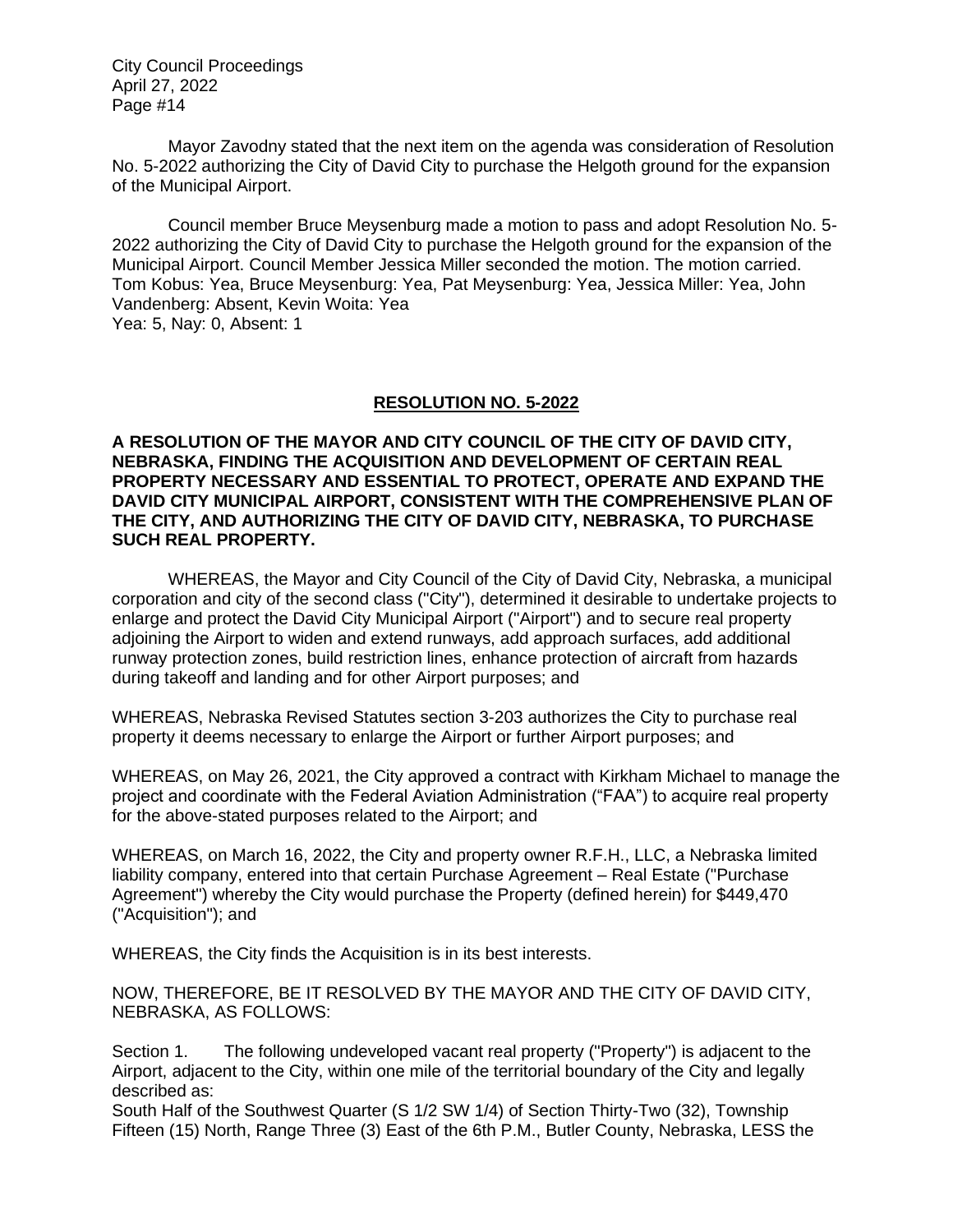real estate conveyed to the City of David City, Nebraska, by Warranty Deed recorded in Book 08, Page 870, in Film Book #08-870; records of Butler County, Nebraska.

Section 2. The Acquisition furthers the public interest and fulfills public purposes to enlarge and protect the Airport and is consistent with the Comprehensive Plan of the City.

Section 3. The Acquisition is necessary to widen and extend runways, add approach surfaces, add additional runway protection zones, build restriction lines, protect aircraft from hazards during takeoff and landing and for other Airport purposes.

Section 4. The City previously authorized and directed the City Manager, or his or her designee, to acquire the Property, on behalf of the City, through good faith negotiation with the property owner. Such good faith negotiation resulted in the Purchase Agreement.

Section 5. The City hereby authorizes the Acquisition and authorizes the City Manager, or his or her designee, to take all steps and execute all documents necessary to do so, and resolves to use the Property for the purposes set forth herein.

Section 6. This Resolution shall supersede all resolutions, orders or parts thereof in conflict herewith to the extent of such conflict. This Resolution shall take effect upon approval. The provisions of this Resolution are separable, and invalidity of any phrase, clause or part of this Resolution shall not affect the validity or effectiveness of the remainder of this Resolution.

PASSED AND APPROVED this 27<sup>th</sup> day of April, 2022.

THE CITY OF DAVID CITY

\_\_\_\_\_\_\_\_\_\_\_\_\_\_\_\_\_\_\_\_\_\_\_\_\_\_\_\_\_\_\_\_ Mayor Alan Zavodny

ATTEST:

\_\_\_\_\_\_\_\_\_\_\_\_\_\_\_\_\_\_\_\_\_\_\_\_\_\_\_\_ City Clerk Tami Comte

 $(S E A L)$ 

Mayor Zavodny stated that the next item on the agenda was consideration of local match for the workforce housing grant.

Special Projects Coordinator Dana Trowbridge introduced himself and said, "This one might be a bit early. Deb Eggleston, who was our former contact with DED, and she is the lady that found two hundred thousand dollars for our project that we are just finishing up now on the turn-lane. I had a conversation with Deb and her name is now Deb Poling. She is still our representative and she lives in Fremont. I visited with her last week, and she said that there are lots of things coming. LB 977 started out as a north Omaha revitalization project and by the time it got done there was more money going to rural Nebraska than there is to north Omaha.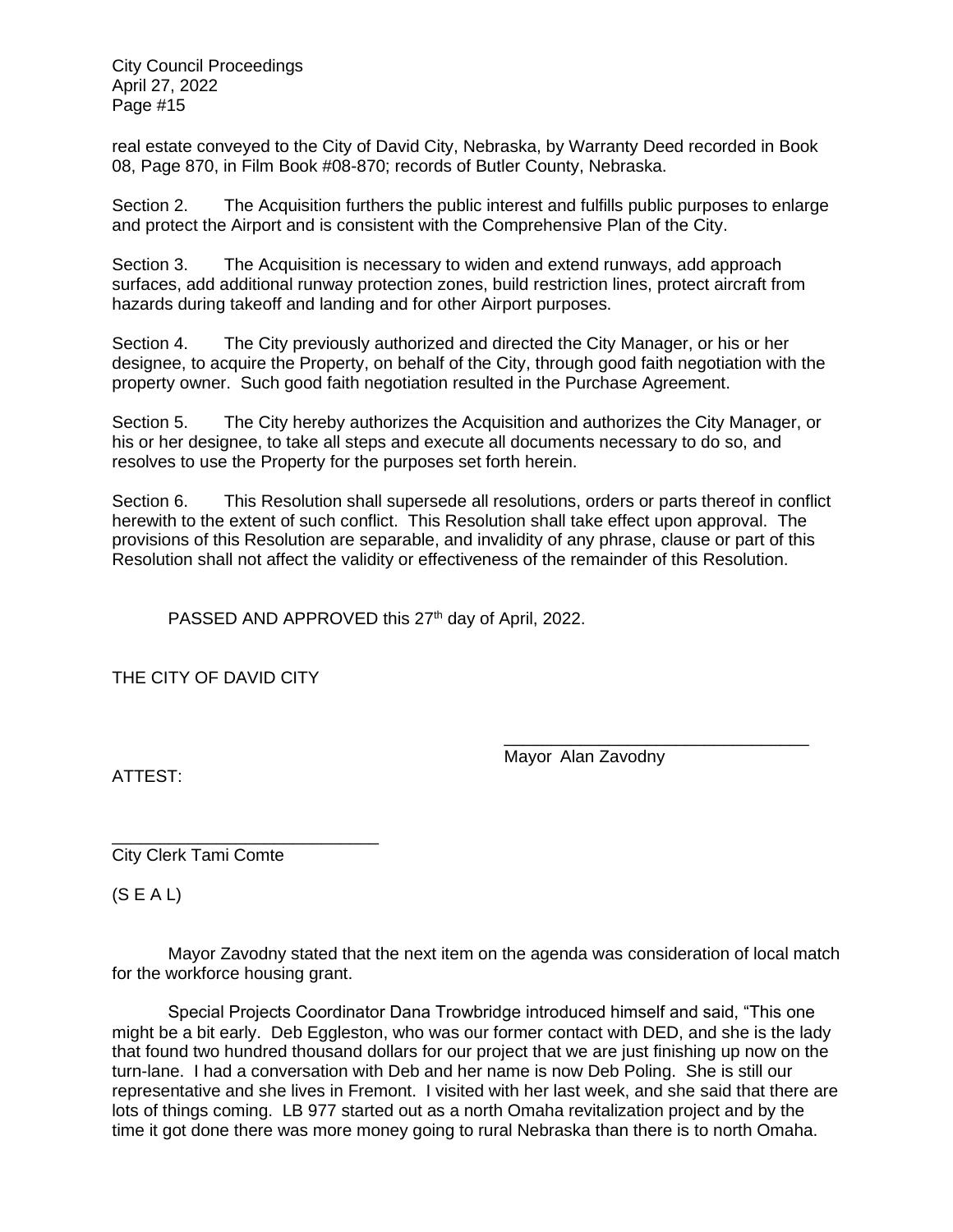Most of it is not ear tagged. So, I visited with Deb about that particular issue and she said that they have fifteen projects that they have yet to design to help the legislature distribute the funds that they want to get rid of. So, she said thank you for sending me everything that is going on in David City and keep watching our website for the postings. I don't think that we're going to see a Rural Workforce Housing until June or July would be my guess. It's going to be a different match ratio that it was last time, and our money is going to go a lot further than before. Last time it was one for one, so if you match three hundred then you have six hundred and then we could go talk to NIFA and get some more but six was our minimum that we had to spend on the project. This time it is two to one, so if we do three hundred, we would get six hundred in return and then we would have nine hundred in the kitty and NIFA would throw some more in and we would have over a million dollars, which would give us a really good start on Workforce Housing. I don't know if you want to know early for your budget process."

Mayor Alan Zavodny said, "This is money that, I think, should early on in the process, be ear marked to do. The north Omaha money was amended to include south Omaha and then they threw a whole bunch of rural into it."

Interim City Administrator/City Clerk Tami Comte said, "This is for the SENDD match, right?"

Special Projects Coordinator Dana Trowbridge said, "No. I don't think that I communicated clearly with Tami. My intent was to talk about the SENDD project, which is owner-occupied housing rehabilitation, which is Nebraska Housing Trust Fund money which is being distributed. We had all of the printed documents which the community responded very nicely and sent back in fifteen or better pre-applications. We were hoping for twelve. We've got a really good shot at getting some money for our project. That application will be turned in for us the  $5<sup>th</sup>$  of May."

Mayor Alan Zavodny said, "I don't think that we're going to see much before July. Tonight, we could go ahead and table this and I think that we should talk because we need to do this. We need to figure out what are our sources and what dollar amount should we land on."

Special Projects Coordinator Dana Trowbridge said, "The SENDD program is a completely different program number wise. We're asking for five to six hundred thousand dollars for rehab. There's a forty thousand dollar maximum per unit on owner-occupied. Most of them average twenty to twenty-five."

Mayor Alan Zavodny said, "That's windows and insulation a lot of times."

Special Projects Coordinator Dana Trowbridge said, "Windows, insulation, roofs, paint, things that keep the house livable for maybe another twenty years is the goal. At that point in time, it is a six hundred thousand dollar maximum ask and it's a ten percent match locally and to be honest with you, you don't have to match a nickel of it, but you will score much more highly for the six hundred if you match ten percent."

Mayor Alan Zavodny said, "Sixty thousand is a drop in the bucket when you look at the overall investment coming back."

Special Projects Coordinator Dana Trowbridge said, "When you are done, there is six sixty that goes toward the project. There's no administration that pulls our sixty apart."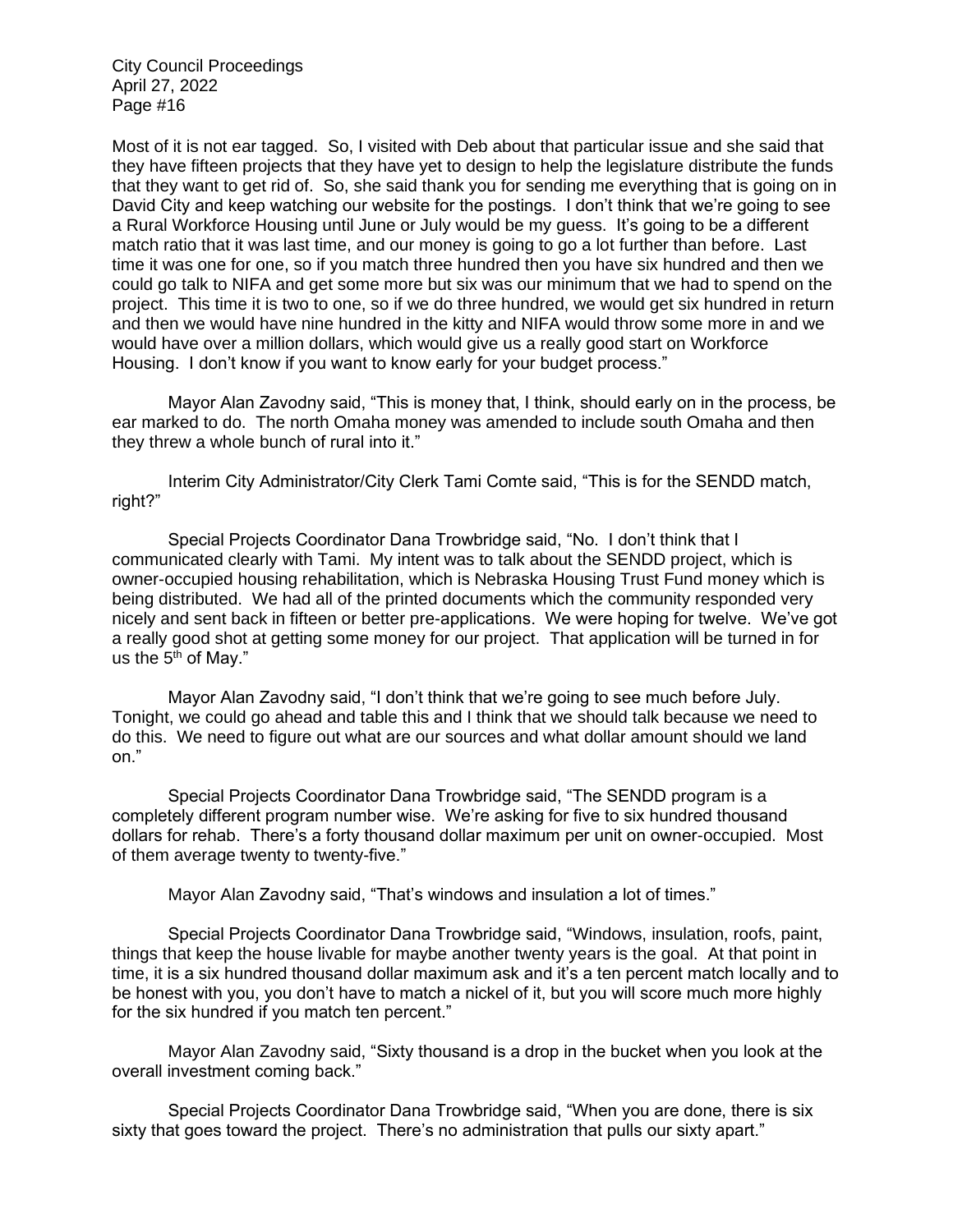Council member Bruce Meysenburg made a motion to table consideration of a local match of \$60,000 for the workforce housing grant. Council Member Pat Meysenburg seconded the motion. The motion carried.

Tom Kobus: Yea, Bruce Meysenburg: Yea, Pat Meysenburg: Yea, Jessica Miller: Yea, John Vandenberg: Absent, Kevin Woita: Yea

Yea: 5, Nay: 0, Absent: 1

Mayor Zavodny stated that the next item on the agenda was discussion concerning Highway 15 access points.

Mayor Zavodny apologized for missing the last meeting.

Special Projects Coordinator Dana Trowbridge said, "Tami and some other people from the City made it to that meeting. It went well. It's a nice group of people that have skin in the game on this north industrial area. It's a neat project up there. Akrs needs and the west industrial off of Highway 15 needs an access off of Highway 15, if at all possible. The State does not like to give access off of their highways. They will give access to a City if it is a City street much more easily than they will to a business that wants access to the highway. It will be a city street coming south of Akrs to the highway. They then have a process that they want all of the measurements taken and the drawings done for that. Our proposal is to open it up on the other side of the highway also which would give the H-KO properties an access point that they don't have at this point in time, and they wouldn't have to go through the battle to get one. All we would have to do is to take the numbers from the west side and mirror image them to the east side and make two applications. The group being led by Timpte is putting together an overview of everything that is going on and proposed north of "O" Street and there's a lot of things happening because the state wants to know why you are asking for this, is it a safety issue or traffic flow changes and it is all of the above in this particular case. Timpte is putting together all of the verbiage and the feel-good part of this and why we're doing it. We need to also work on an access point to the Bruno spur, one about six hundred feet back from the intersection to the east as a north access point for the H-KO properties and we need to get that done tomorrow and Friday which is doable. We will get those three with the City committed to doing the drawing and measuring for those."

Mayor Alan Zavodny said, "Now, I know that it is very early discussion, and I will say, at least what I heard, is that this doesn't happen unless the City makes these streets. They are not going to provide access to a business that wants them so either we are in, or it doesn't happen. That's how it is."

Special Projects Coordinator Dana Trowbridge said, "We'll have to revise our one- and six-year street plan and recognize the north road and this one as priorities as potential of continuing the highway to the east when that day comes and that is platted."

Mayor Alan Zavodny said, "So, here comes my question. I thought I'd heard that maybe Akrs and certainly Timpte and I know we have some TIF but how are we going to pay for it? This I hadn't planned on."

Special Projects Coordinator Dana Trowbridge said, "Ok. This east/west street has never been planned on. The north/south street we had paid for. We're probably looking at about \$500,000 to \$600,000 would be my guess which includes the turning in part of it and the street over to the Timpte road going north. We have un-Tiffed Timpte putting a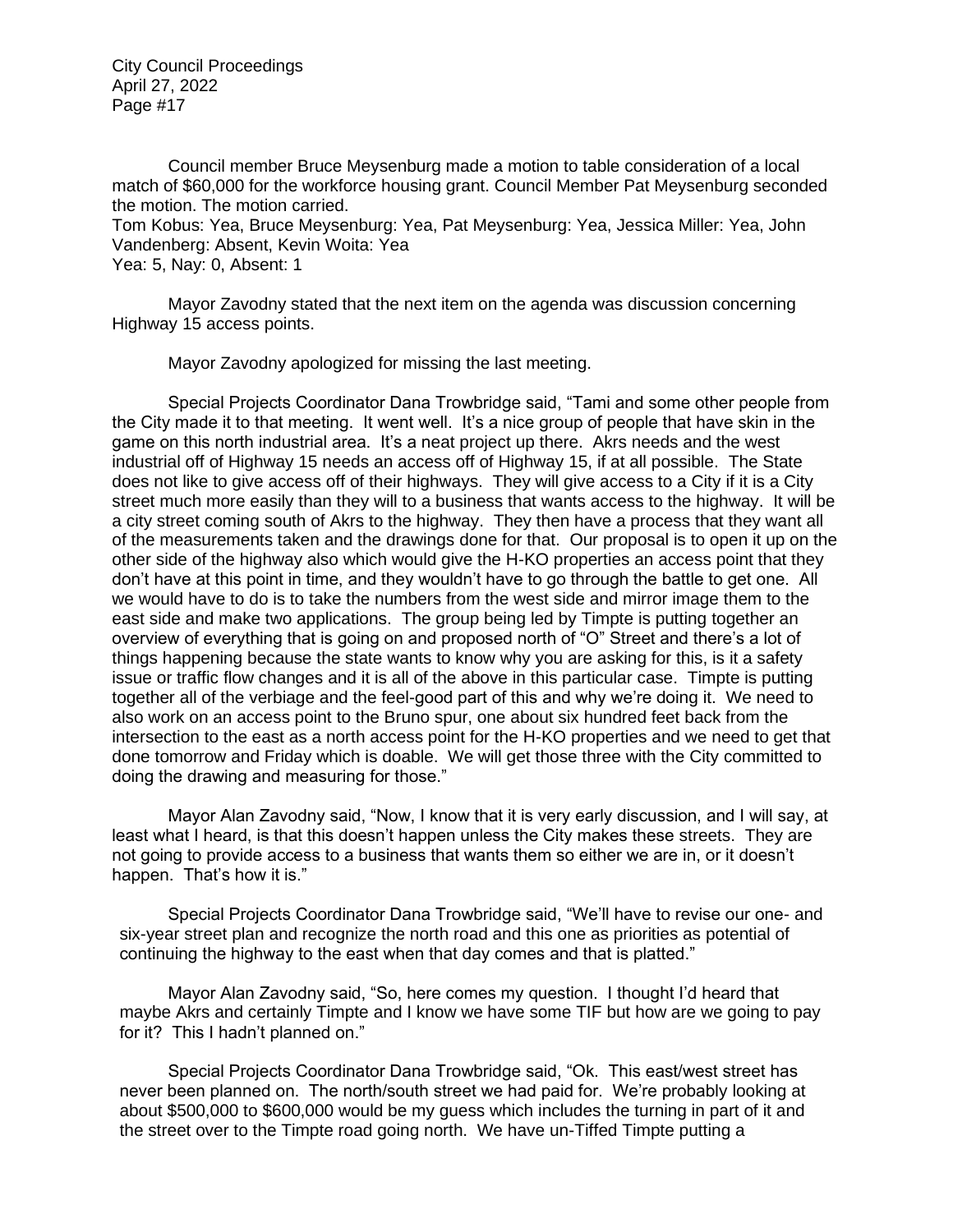manufacturing facility on fifteen acres that they bought this past year. Their timeline is 2023 for the beginning of that project. It appears to me that it's going to be a sizeable facility which will probably sit on the tax rolls at one to two million dollars which would make it a three to three and a half million-dollar build. Then we have Akrs and they tell me that their property build is five million so at that point in time if they get two million on the tax rolls then we have three million to collect TIF on, which will give us a million plus. But what we have to do with Akrs and it's difficult, is to sit down and go through what their expectations are for TIF. My recommendation to them is to listen to us that this is the street that they can't live without. It will help that north quadrant tremendously."

Mayor Alan Zavodny said, "Is that a question of that?"

Special Projects Coordinator Dana Trowbridge said, "Well, I think the questions will come when we sit down at the table and start discussing it which no one has done yet."

Mayor Alan Zavodny said, "Because I thought Akrs also wanted it and the other piece of information is that it has to go here. They will not allow it to slide any further north."

Council member Pat Meysenburg said, "No. You've got to be so far away from that intersection."

Special Projects Coordinator Dana Trowbridge said, "They've sited their building and they can't move it now with five feet of fill in there."

Council member Tom Kobus said, "They asked what other businesses were going to have going on that street and to get it all in one unit."

Mayor Alan Zavodny said, "Here's the deal and I can say from contacts that I've had that there could be significant more development, but you don't own the land. To guarantee what could and couldn't go there is at the whim of the landowner to say that he's willing to sell this much to this entity. There is demand. I've had other people asking and I tell everyone of them to go talk to the landowner. We're working on the platting."

Special Projects Coordinator Dana Trowbridge said, "This north road that we're doing with TIF funds if going to build a lot of incremental value in the property just to the west of the road. My suggestion is the city will behoove itself if we own that property before we build the value by putting in a road."

Mayor Alan Zavodny said, "I had that same thought. I just couldn't figure out how to come up with the money for it."

Special Projects Coordinator Dana Trowbridge said, "Give some thought to Tiffing itself. It's really thirteen point twenty-two acres. We bought one hundred and eighty feet. We don't need a hundred and eighty feet. We could give thirty feet of that to ourselves as a gift and buy three hundred and twenty more and now we've got a full block from the street to the west."

Mayor Alan Zavodny said, "I went with a hundred and eighty feet because I thought if we had to put in a storm sewer, we're going to need some room. The drainage there is still kind of up in the air on how it's going to work. I think that is exactly right. I tried. I worked that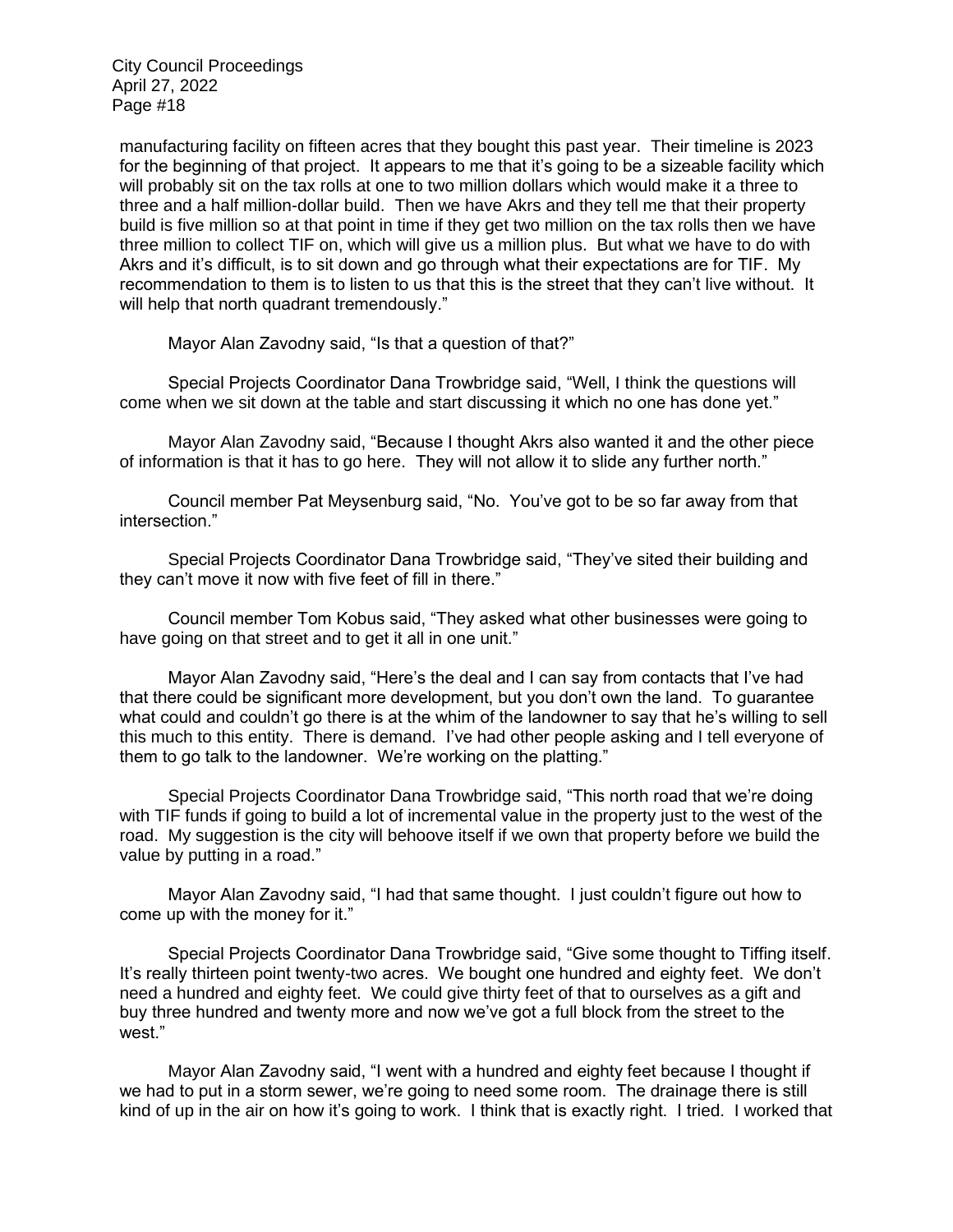a dozen different ways and I just couldn't come up with the money to buy what I thought we should do to really make our road more valuable and have places ready for people to build."

Special Projects Coordinator Dana Trowbridge said, "It also opens up seven point thirty acres of ground south of Stara and north of Akrs from the highway to the proposed road and that wraps that up nicely."

Mayor Alan Zavodny said, "The landowner wanted to retain that ground."

Special Projects Coordinator Dana Trowbridge said, "Because we're building up value on that ground for him. I would like to at least have a conversation with the landowner reminding him of some earlier conversations that I had and some commitments that were made and maybe not kept."

Mayor Alan Zavodny said, "I would love to see your financial plan for that because you have one and I don't. I look forward to that."

Special Projects Coordinator Dana Trowbridge said, "I'll put that together."

Council member Tom Kobus said, "I'd like to work with him on that, too."

Mayor Alan Zavodny said, "We will continue to work with all of the interested parties and the Department of Transportation on all of the stuff that we're doing."